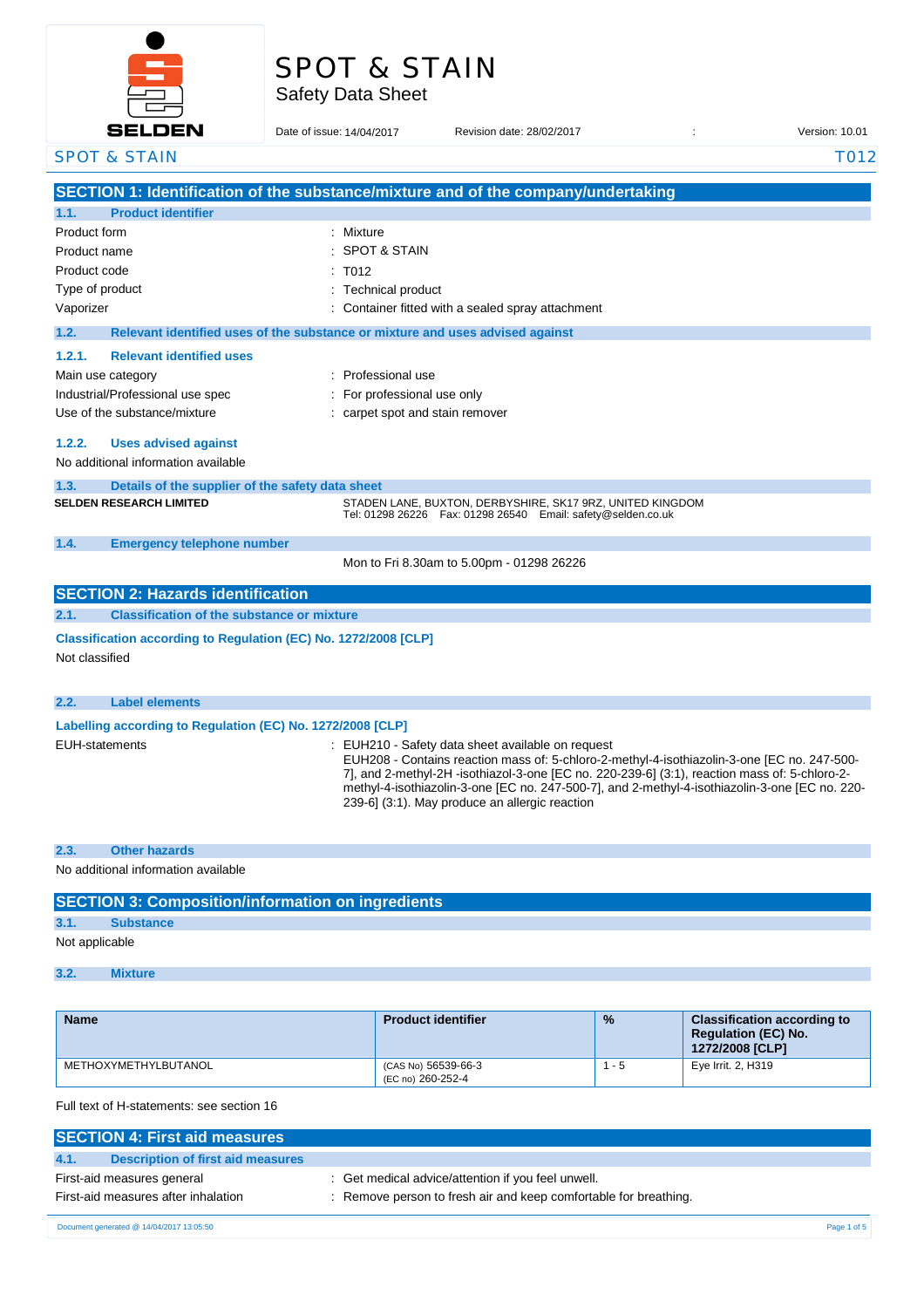i.

| First-aid measures after skin contact                                              | Wash with plenty of soap and water.                                                                                                                                                           |
|------------------------------------------------------------------------------------|-----------------------------------------------------------------------------------------------------------------------------------------------------------------------------------------------|
| First-aid measures after eye contact                                               | IF IN EYES: Rinse cautiously with water for several minutes. Remove contact lenses, if present<br>and easy to do. Continue rinsing. If eye irritation persists: Get medical advice/attention. |
| First-aid measures after ingestion                                                 | Give nothing or a little water to drink. Get medical advice/attention if you feel unwell.                                                                                                     |
| 4.2.<br>Most important symptoms and effects, both acute and delayed                |                                                                                                                                                                                               |
| Symptoms/injuries after inhalation                                                 | May cause respiratory irritation.                                                                                                                                                             |
| Symptoms/injuries after skin contact                                               | Repeated exposure may cause skin dryness or cracking.                                                                                                                                         |
| Symptoms/injuries after eye contact                                                | Causes eye irritation.                                                                                                                                                                        |
| Symptoms/injuries after ingestion                                                  | May cause a light irritation of the linings of the mouth, throat, and gastrointestinal tract.                                                                                                 |
| 4.3.<br>Indication of any immediate medical attention and special treatment needed |                                                                                                                                                                                               |
| Treat symptomatically.                                                             |                                                                                                                                                                                               |
| <b>SECTION 5: Firefighting measures</b>                                            |                                                                                                                                                                                               |
| 5.1.<br><b>Extinguishing media</b>                                                 |                                                                                                                                                                                               |
| Suitable extinguishing media                                                       | : Carbon dioxide. Dry powder. Foam.                                                                                                                                                           |
| 5.2.<br>Special hazards arising from the substance or mixture                      |                                                                                                                                                                                               |
| No additional information available                                                |                                                                                                                                                                                               |
| 5.3.<br><b>Advice for firefighters</b>                                             |                                                                                                                                                                                               |
| No additional information available                                                |                                                                                                                                                                                               |
| <b>SECTION 6: Accidental release measures</b>                                      |                                                                                                                                                                                               |
| Personal precautions, protective equipment and emergency procedures<br>6.1.        |                                                                                                                                                                                               |
| 6.1.1.<br>For non-emergency personnel                                              |                                                                                                                                                                                               |
| Emergency procedures                                                               | Evacuate unnecessary personnel.                                                                                                                                                               |
| 6.1.2.<br>For emergency responders                                                 |                                                                                                                                                                                               |
| Protective equipment                                                               | Use personal protective equipment as required.                                                                                                                                                |
| 6.2.<br><b>Environmental precautions</b>                                           |                                                                                                                                                                                               |
| Avoid release to the environment.                                                  |                                                                                                                                                                                               |
| 6.3.<br>Methods and material for containment and cleaning up                       |                                                                                                                                                                                               |
| For containment                                                                    | Collect spillage.                                                                                                                                                                             |
| Methods for cleaning up                                                            | Soak up spills with inert solids, such as clay or diatomaceous earth as soon as possible.                                                                                                     |
| <b>Reference to other sections</b><br>6.4.                                         |                                                                                                                                                                                               |
|                                                                                    | For further information refer to section 8: "Exposure controls/personal protection". For further information refer to section 13.                                                             |
| <b>SECTION 7: Handling and storage</b>                                             |                                                                                                                                                                                               |
| <b>Precautions for safe handling</b>                                               |                                                                                                                                                                                               |
| Precautions for safe handling                                                      | : Avoid contact with eyes.                                                                                                                                                                    |
| Hygiene measures                                                                   | Do not eat, drink or smoke when using this product.                                                                                                                                           |
| 7.2.<br>Conditions for safe storage, including any incompatibilities               |                                                                                                                                                                                               |
| Technical measures                                                                 | : Does not require any specific or particular technical measures.                                                                                                                             |
| Storage conditions                                                                 | Keep container closed when not in use.                                                                                                                                                        |
| Incompatible products                                                              | Oxidizing agent. Strong acids. Strong bases.                                                                                                                                                  |
| Special rules on packaging                                                         | Keep only in original container.                                                                                                                                                              |
| 7.3.<br><b>Specific end use(s)</b>                                                 |                                                                                                                                                                                               |
| No additional information available                                                |                                                                                                                                                                                               |
| <b>SECTION 8: Exposure controls/personal protection</b>                            |                                                                                                                                                                                               |

**8.1. Control parameters**

No additional information available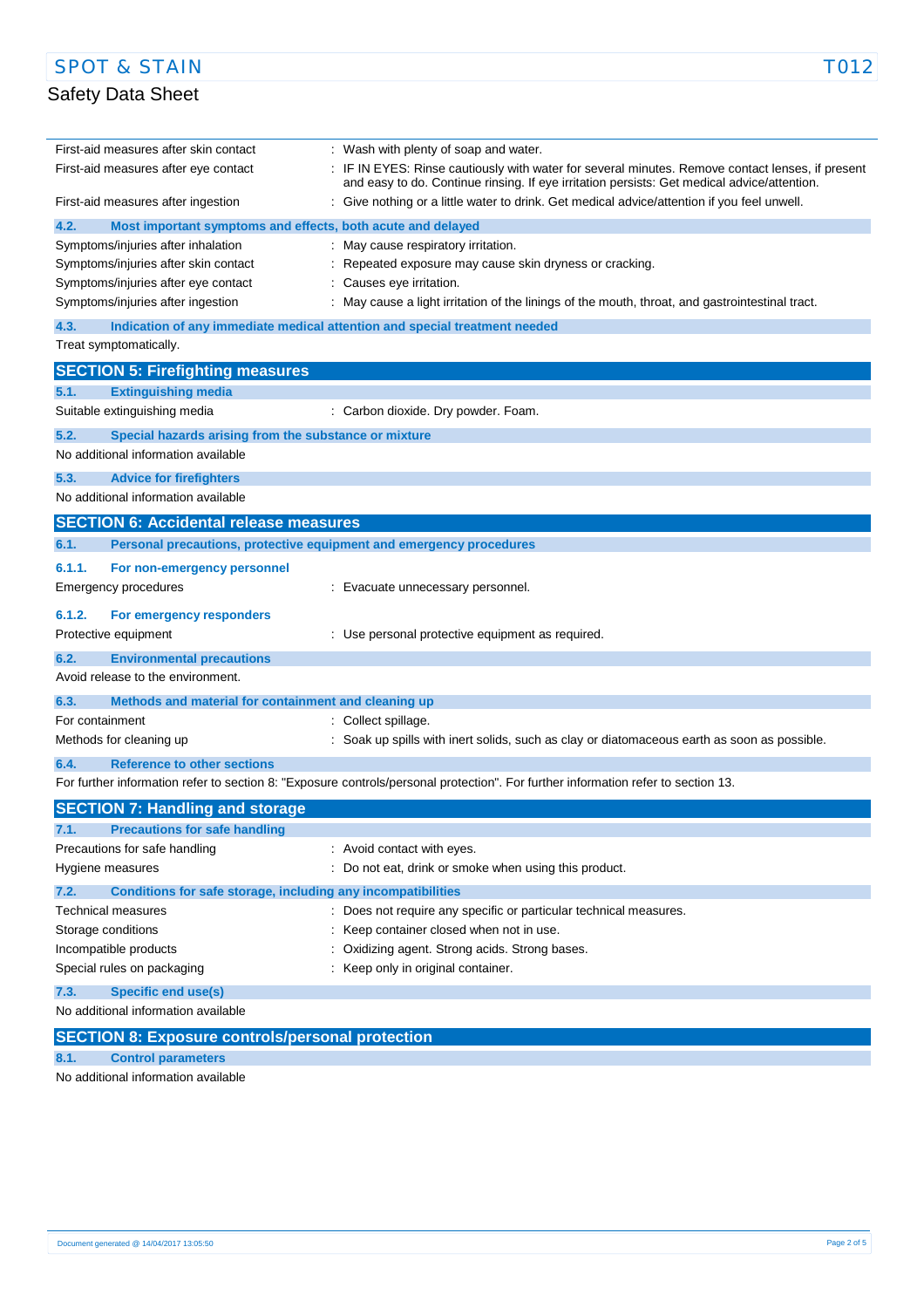### Safety Data Sheet

| 8.2.            | <b>Exposure controls</b>          |                                                        |
|-----------------|-----------------------------------|--------------------------------------------------------|
|                 | Materials for protective clothing | : Not required for normal conditions of use            |
| Hand protection |                                   | : In case of repeated or prolonged contact wear gloves |
| Eye protection  |                                   | : Not required for normal conditions of use            |
|                 | Skin and body protection          | : Not required for normal conditions of use            |
|                 | Respiratory protection            | Not required for normal conditions of use              |

### **SECTION 9: Physical and chemical properties**

| 9.1.                        | Information on basic physical and chemical properties |                      |                   |
|-----------------------------|-------------------------------------------------------|----------------------|-------------------|
| Physical state              |                                                       | $\ddot{\phantom{a}}$ | Liquid            |
| Appearance                  |                                                       |                      | Liquid.           |
| Colour                      |                                                       |                      | Colourless.       |
| Odour                       |                                                       |                      | characteristic.   |
| Odour threshold             |                                                       |                      | No data available |
| рH                          |                                                       |                      | 8                 |
|                             | Relative evaporation rate (butylacetate=1)            |                      | No data available |
| Melting point               |                                                       |                      | No data available |
| Freezing point              |                                                       |                      | No data available |
| Boiling point               |                                                       |                      | No data available |
| Flash point                 |                                                       |                      | No data available |
|                             | Auto-ignition temperature                             |                      | No data available |
|                             | Decomposition temperature                             |                      | No data available |
|                             | Flammability (solid, gas)                             |                      | No data available |
| Vapour pressure             |                                                       |                      | No data available |
|                             | Relative vapour density at 20 °C                      |                      | No data available |
| Relative density            |                                                       |                      | 0.99              |
| Solubility                  |                                                       |                      | No data available |
| Log Pow                     |                                                       |                      | No data available |
|                             | Viscosity, kinematic                                  |                      | No data available |
|                             | Viscosity, dynamic                                    |                      | No data available |
| <b>Explosive properties</b> |                                                       |                      | No data available |
|                             | Oxidising properties                                  |                      | No data available |
| <b>Explosive limits</b>     |                                                       |                      | No data available |
| 9.2.                        | <b>Other information</b>                              |                      |                   |

No additional information available

|       | <b>SECTION 10: Stability and reactivity</b>  |
|-------|----------------------------------------------|
| 10.1. | <b>Reactivity</b>                            |
|       | No additional information available          |
| 10.2. | <b>Chemical stability</b>                    |
|       | Stable under normal conditions.              |
| 10.3. | <b>Possibility of hazardous reactions</b>    |
|       | No additional information available          |
| 10.4. | <b>Conditions to avoid</b>                   |
|       | No additional information available          |
| 10.5. | <b>Incompatible materials</b>                |
|       | No additional information available          |
| 10.6. | <b>Hazardous decomposition products</b>      |
|       | No additional information available          |
|       | <b>SECTION 11: Toxicological information</b> |

### **11.1. Information on toxicological effects**

Acute toxicity **in the case of the case of the case of the case of the case of the case of the case of the case of the case of the case of the case of the case of the case of the case of the case of the case of the case of**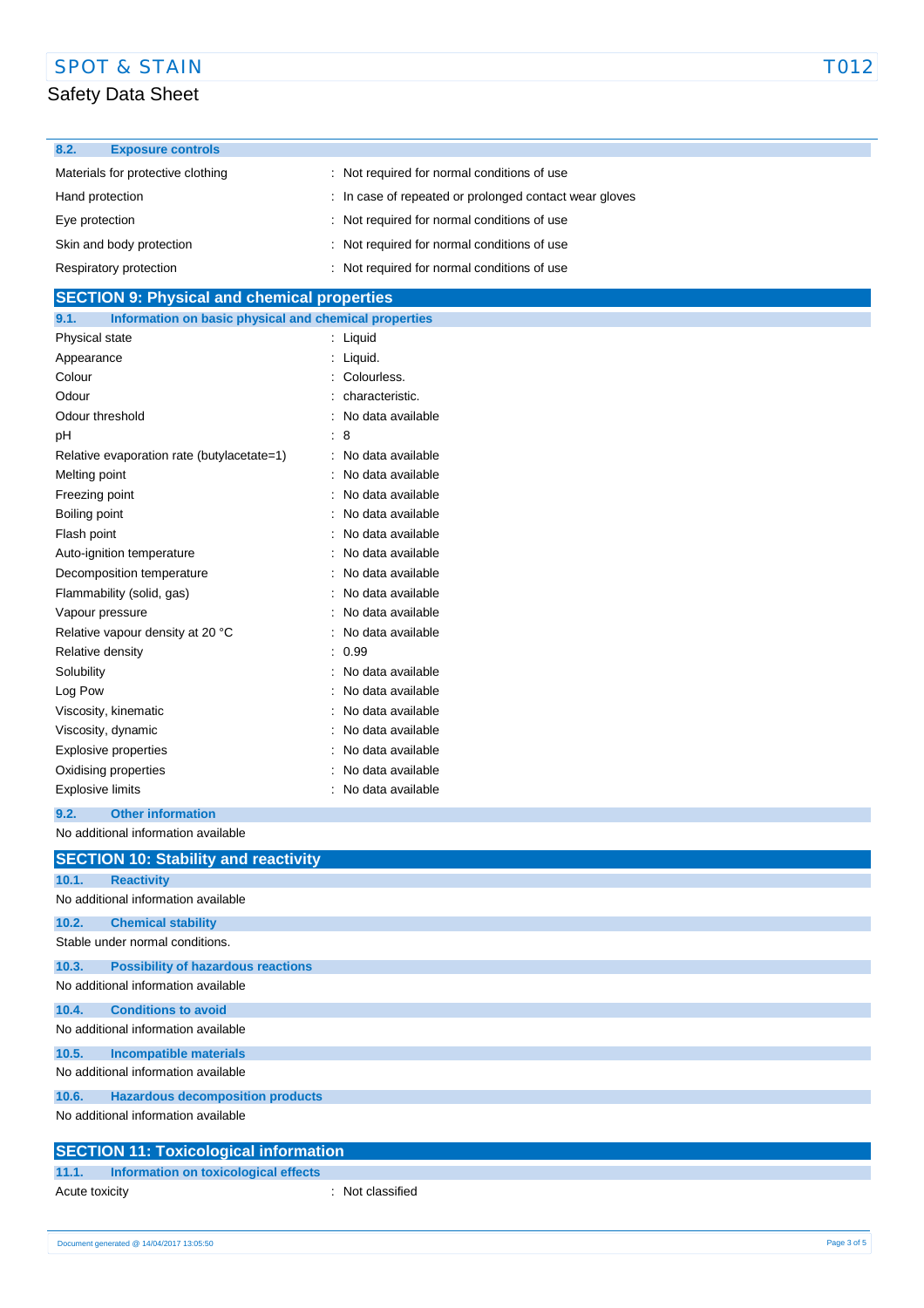## Safety Data Sheet

 $\overline{\phantom{a}}$ 

| Skin corrosion/irritation           |                                                  | Not classified                                  |
|-------------------------------------|--------------------------------------------------|-------------------------------------------------|
|                                     |                                                  | pH: 8                                           |
| Serious eye damage/irritation       |                                                  | Not classified                                  |
|                                     |                                                  | pH: 8                                           |
| Respiratory or skin sensitisation   |                                                  | Not classified                                  |
| Germ cell mutagenicity              |                                                  | Not classified                                  |
| Carcinogenicity                     |                                                  | Not classified                                  |
| Reproductive toxicity               |                                                  | Not classified                                  |
|                                     | Specific target organ toxicity (single exposure) | Not classified<br>$\overline{\phantom{a}}$      |
| exposure)                           | Specific target organ toxicity (repeated         | Not classified                                  |
| Aspiration hazard                   |                                                  | Not classified                                  |
| <b>Carpet stain remover</b>         |                                                  |                                                 |
| Vaporizer                           |                                                  | Container fitted with a sealed spray attachment |
|                                     |                                                  |                                                 |
|                                     | <b>SECTION 12: Ecological information</b>        |                                                 |
| 12.1.<br><b>Toxicity</b>            |                                                  |                                                 |
| No additional information available |                                                  |                                                 |
| 12.2.                               | <b>Persistence and degradability</b>             |                                                 |
| No additional information available |                                                  |                                                 |
| 12.3.                               | <b>Bioaccumulative potential</b>                 |                                                 |
| No additional information available |                                                  |                                                 |
| 12.4.<br><b>Mobility in soil</b>    |                                                  |                                                 |
| No additional information available |                                                  |                                                 |
| 12.5.                               | <b>Results of PBT and vPvB assessment</b>        |                                                 |
| No additional information available |                                                  |                                                 |
| 12.6.                               | <b>Other adverse effects</b>                     |                                                 |
| No additional information available |                                                  |                                                 |
|                                     | <b>SECTION 13: Disposal considerations</b>       |                                                 |
| 13.1.                               | <b>Waste treatment methods</b>                   |                                                 |
| No additional information available |                                                  |                                                 |
|                                     | <b>SECTION 14: Transport information</b>         |                                                 |
|                                     | In accordance with ADR / RID / IMDG / IATA / ADN |                                                 |
| 14.1.<br><b>UN number</b>           |                                                  |                                                 |
|                                     |                                                  |                                                 |

| In accordance with ADR / RID / IMDG / IATA / ADN |                  |             |
|--------------------------------------------------|------------------|-------------|
| 14.1.<br><b>UN number</b>                        |                  |             |
| Not regulated for transport                      |                  |             |
| 14.2.<br><b>UN proper shipping name</b>          |                  |             |
| Proper Shipping Name (ADR)                       | : Not applicable |             |
| Proper Shipping Name (IMDG)                      | : Not applicable |             |
| Proper Shipping Name (IATA)                      | : Not applicable |             |
| 14.3.<br><b>Transport hazard class(es)</b>       |                  |             |
| <b>ADR</b>                                       |                  |             |
| Transport hazard class(es) (ADR)                 | : Not applicable |             |
| <b>IMDG</b>                                      |                  |             |
| Transport hazard class(es) (IMDG)                | : Not applicable |             |
| <b>IATA</b>                                      |                  |             |
| Transport hazard class(es) (IATA)                | : Not applicable |             |
|                                                  |                  |             |
| 14.4.<br><b>Packing group</b>                    |                  |             |
| Packing group (ADR)                              | : Not applicable |             |
| Packing group (IMDG)                             | : Not applicable |             |
| Packing group (IATA)                             | : Not applicable |             |
| Document generated @ 14/04/2017 13:05:50         |                  | Page 4 of 5 |